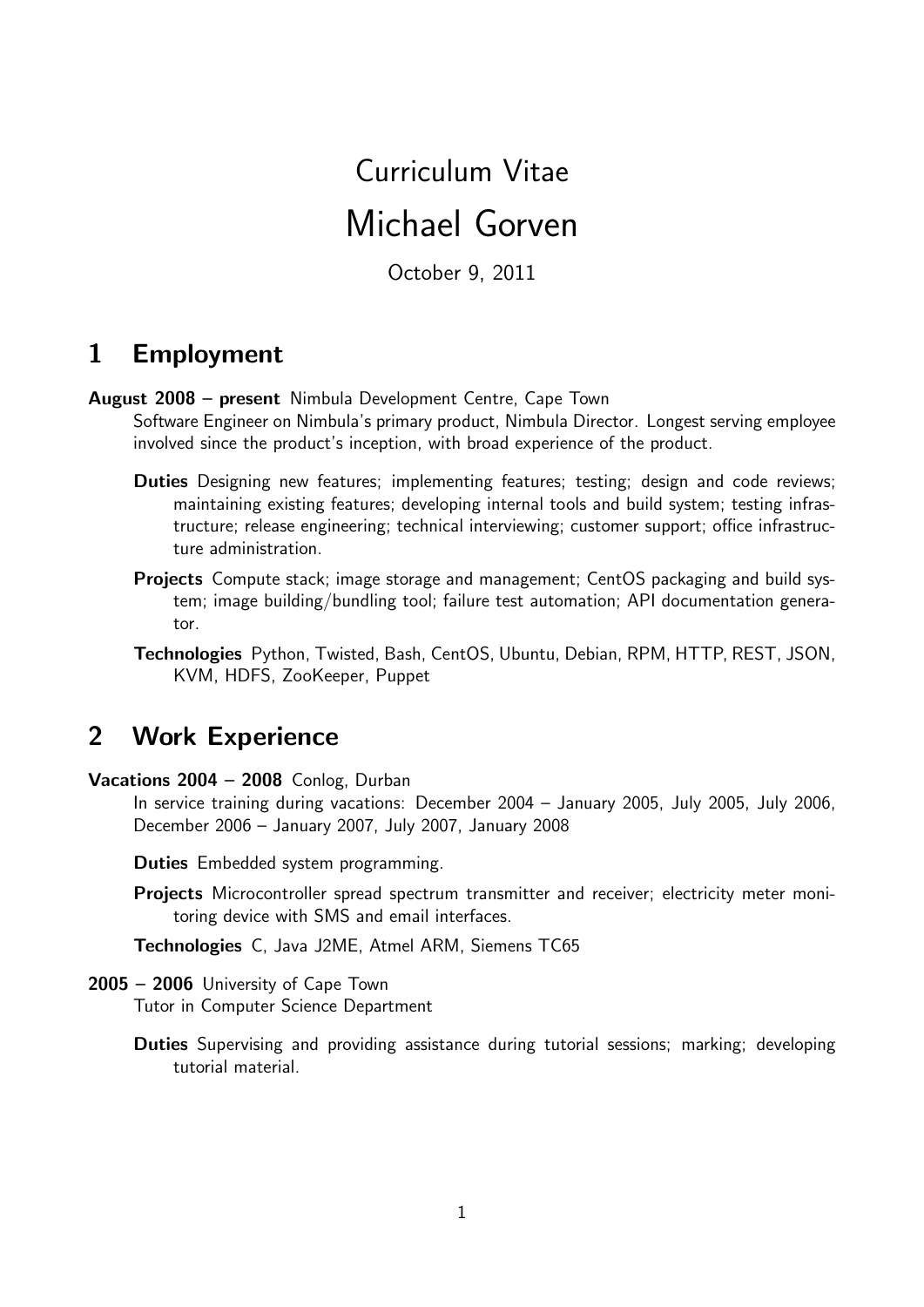## 3 Open Source

2008 – 2010 Ibid: multi-protocol general purpose chat bot <https://launchpad.net/ibid> Core developer and initial designer.

Technologies Python, Twisted, IRC, Jabber, SMTP, HTTP

2008 GRUB2: boot loader

<http://michael.gorven.za.net/bzr/grub/luks3> Implemented support for LUKS encrypted partitions (not yet integrated).

Technologies C, LUKS, block ciphers

2009 Lighttpd: web server

<http://michael.gorven.za.net/blog/2009/04/13/content-negotiation-lighttpd-lua> Implemented media type content negotiation.

Technologies Lua, HTTP

2008 – 2011 Mobile website

<http://m.mene.za.net/> <http://michael.gorven.za.net/darcs/mobile> Implemented a website of tools for use on mobile phones. Consists of an interface for sending SMSes via Vodacom's website, and looking up flight information for South African airports.

Technologies Python, web.py, XHTML

#### 4 Qualifications

- Bachelor of Science (Engineering) Electrical and Computer Engineering (2007) University of Cape Town
- Matric Senior Certificate (2003) Kwa-Zulu Natal Department of Education and Culture

#### 5 University Results

University results can be accessed online at <http://publicaccess.uct.ac.za/>, campus ID: GRVMIC003.

# 6 Education

- 2008 University of Cape Town MSc(Eng) Electrical Engineering (withdrawn)
- 2004 2007 University of Cape Town BSc(Eng) Electrical & Computer Engineering
- 1999 2003 Westville Boys' High School